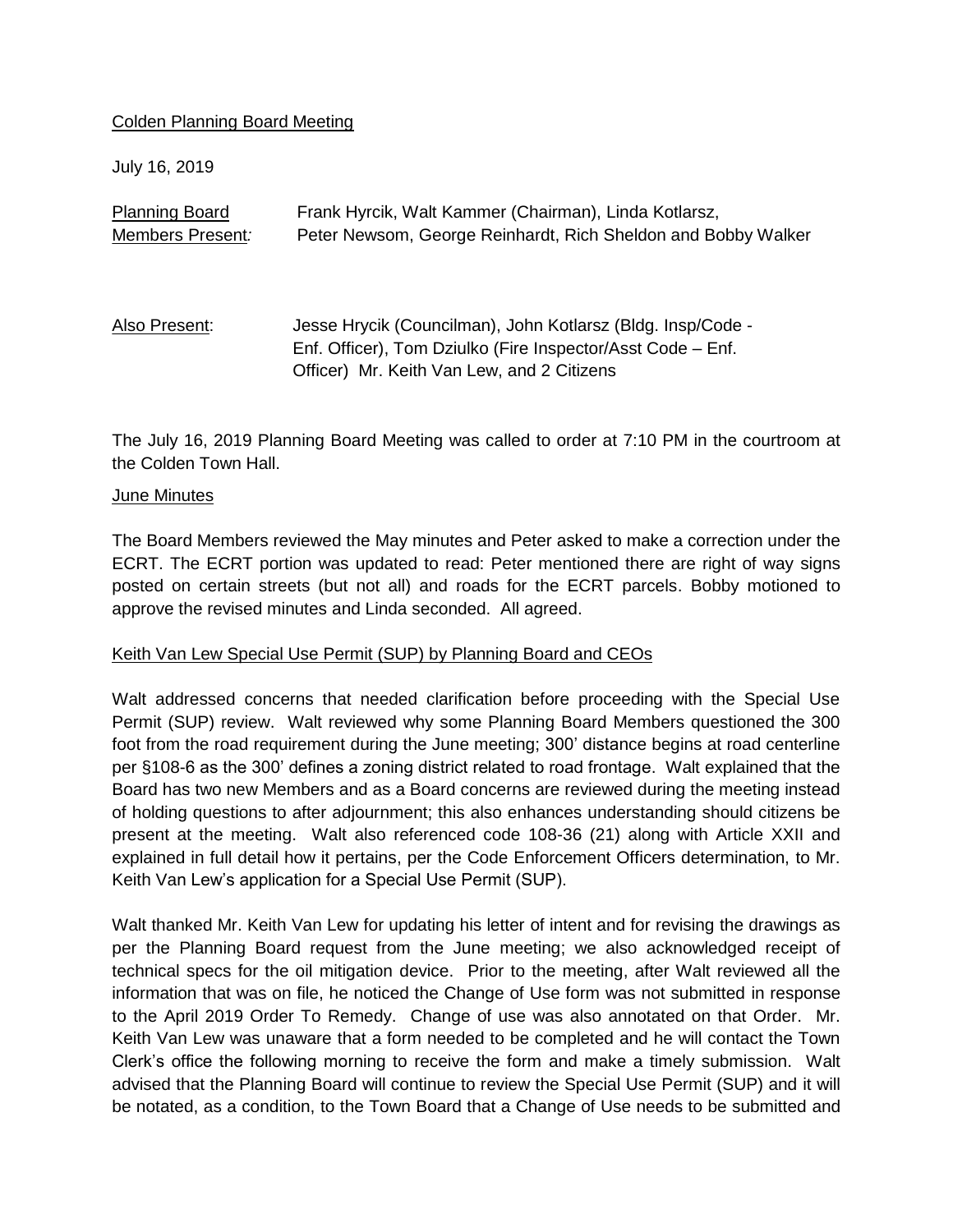approved before proceeding with the Special Use Permit (SUP) in the event the Planning Board makes a positive recommendation to the Town Board.

Walt asked everyone to refer to the Planning Board agenda and began the Board members commenced reviewing the 18 agenda discussion topics regarding the Special Use Permit (SUP). After review the following changes/corrections were made:

- Mr. Keith Van Lew's letter of intent mentioned a salvage yard permit and Walt advised that doesn't exist in the Town of Colden. Walt explained there aren't enough acres to have a junk yard Special Use Permit on the premises even if that was desired; ref. §108- 36A(22)(f). After discussion, Walt received Mr. Keith Van Lew's permission to eliminate the salvage yard prose from his letter via a "pen and ink" change to the document. The text on page 2 is revised to read: "I have no desire or intentions to be a salvage yard."
- It was acknowledged per Mr. Keith Van Lew's revised site drawing that per last month's discussion the applicant does desire an area to store work-in-progress and parts awaiting resale or use. To that end Mr. Keith Van Lew revised the site plan, and explained in discussion to the Board members, the amended sketch now includes a 40'x40' non-visible fenced area behind the shop (to the East) for security and storage purposes. Walt clarified that components will be kept in the fenced in area and that it will not become a mini-junk area. The applicant agreed.
- Lean-to clarification: During discussion, and also on page two of the revised letter, Mr. Keith Van Lew indicates that a future lean-to extension was likely on the shop. Walt then referred to the 22Aug16 Colden Building Permit documents on file with the Town. With reference to the "Advanced Motion Systems, Inc. North and South Walls Drawing", Walt inquired as to if he was referring to the portion annotated "No Exterior Walls on N,S,W This Area". The applicant then indicated that area was never built and that the lean-to was not that area. To clarify Mr. Van Lew indicated that the lean-to will be added to the North area of the building to cover part of the parking area. To eliminate any future confusion, Walt asked Mr. Keith Van Lew to clarify the specifics on the revised site plan drawing (of 10Jul19) he submitted. He approached the bench and all Board members made a "pen and ink" change to that drawing to show the applicants clarification. The lean-to extends North and remains in Ag zoning, well away from the R2 zoning segment of the parcel.
- Limit on Vehicles: Walt asked Mr. Keith Van Lew for a maximum number of vehicles that would be on the premises for work or resale at one time. Mr. Keith Van Lew stated 10 maximum including those in-process or for sale. After more discussion Code Enforcement recommended two or less vehicles for sale at a given time; the CEO also indicated that sort of condition was placed on other similar SUP situations in Colden. Walt, in conjunction with the Town Clerk's Office, will review similar prior Special Use Permits (SUP) as to numbers of vehicles allowed along with resale number restrictions. The amount will be determined after the review, and similar conditions will be included in any Planning Board recommendation associated with this SUP application.
- The Code Enforcement Officers then questioned the fenced storage area as designated on the amended 10Jul19 site drawing. The CEO is concerned since area was submitted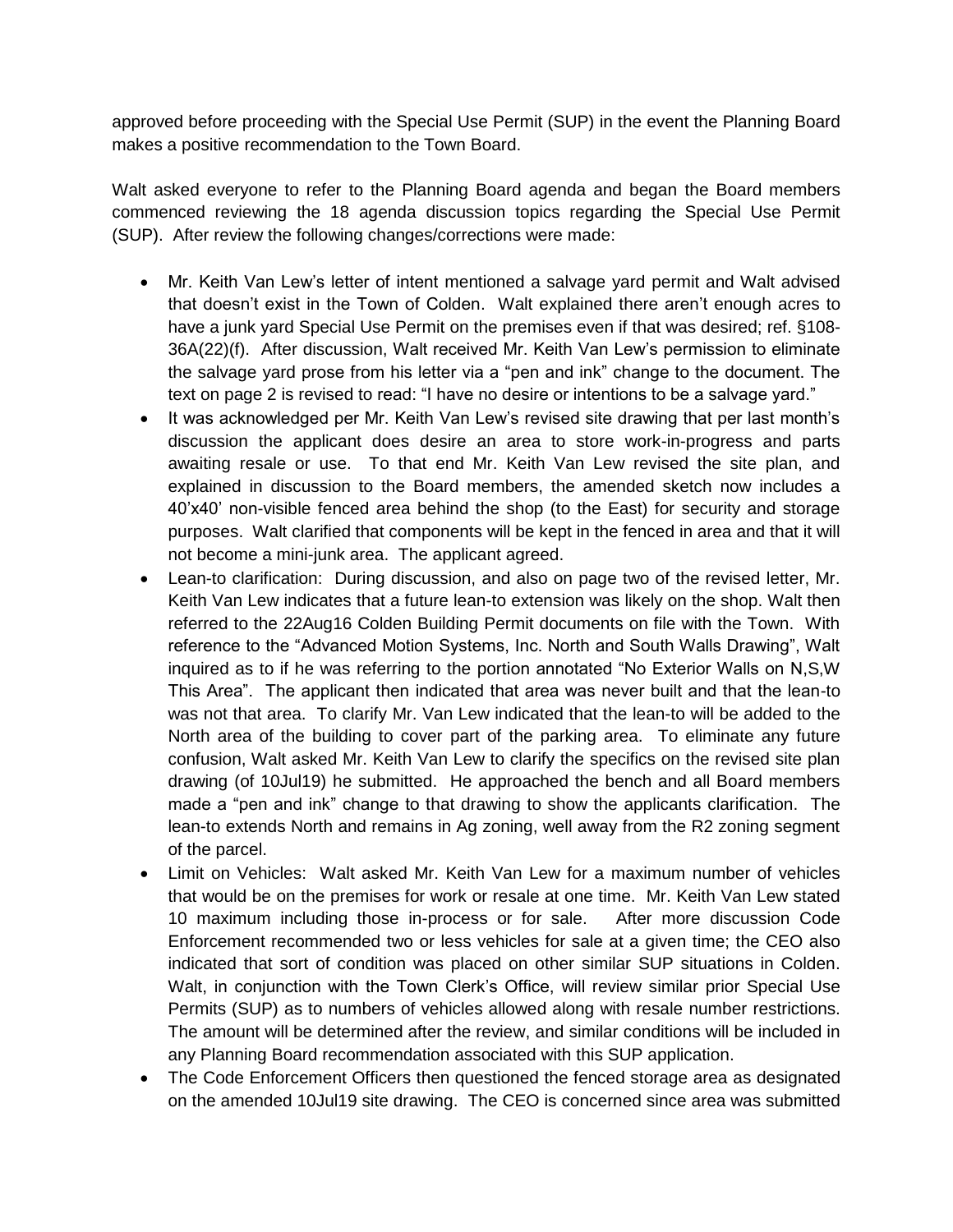as an "L" shape and the fencing would not be a visual barrier for the property boundary to the South. Mr. Keith Van Lew then indicated that the "dashed line" he placed on the site plan should have extended all the way to the SouthEast corner of the existing building. It was agreed upon to change the drawing to a "U" shape via a "pen and ink" change to the drawing. The Eastern side of the building will form the  $4<sup>th</sup>$  side of the enclosed area which will be a visual barrier to all contents.

 Car Resale Method(s): It was confirmed no random walk-in customers will happen. All potential Buyers will be scheduled by appointment only and there won't be any banners, balloons, or other visual promotion (as done at many car resale outlets) to help advertise the vehicles for sale. Promotion and appointments will be done via the internet similar to other similar SUP situations in Colden. Walt, and Board members, added this matter as Item #19 on the agenda tabulation.

Additional comments: (1) Mr. Keith Van Lew's revised letter, near end of page two, mentioned NYS registration if the SUP was granted. Walt wanted clarification from a Planning Board member knowledgeable in the matter of NYS shop & sale registration requirements so we would all be on the same page about this and the impact to decision(s). Frank was asked to comment. Frank indicated it was likely appropriate to register as a repair shop and display the sign somewhere on the building. Frank also indicated that under these conditions a registration as a dealer may also be applicable and the applicant should confirm those matters. (2) Prior to tonight's deliberations, and to have firsthand knowledge as to the site conditions, Rich visited the shop and indicated it was professionally done; all his concerns regarding fumes, noise, waste fluids, and water were satisfied. (3) Walt reminded Mr. Keith Van Lew that SUP annual inspections will be required (assuming the SUP is granted by the Town Board) and the shop and site will need to be compliant at all times. Any neighbor or citizen concerns/complaints will be addressed, and any pattern of violations or issues may cause any SUP not to be renewed.

There was no other discussion. After deliberation and review, Walt asked for a motion from a Board Member as to action on this matter. A motion to recommend approval the Special Use Permit with the changes noted, and conditions as noted, along with a condition that the Board's recommendation is contingent upon the change of use submittal to the Town being approved. Peter motioned to submit the recommendation and Rich seconded. All were in favor.

Walt will supply the information to the Town Clerk's office before the Workshop meeting scheduled for July 18, 2019. Walt asked Jesse to inform him, if his attendance is needed.

# ECRT

Peter didn't have any updates.

## Bobby's Action Items

Bobby didn't have any topics to discuss.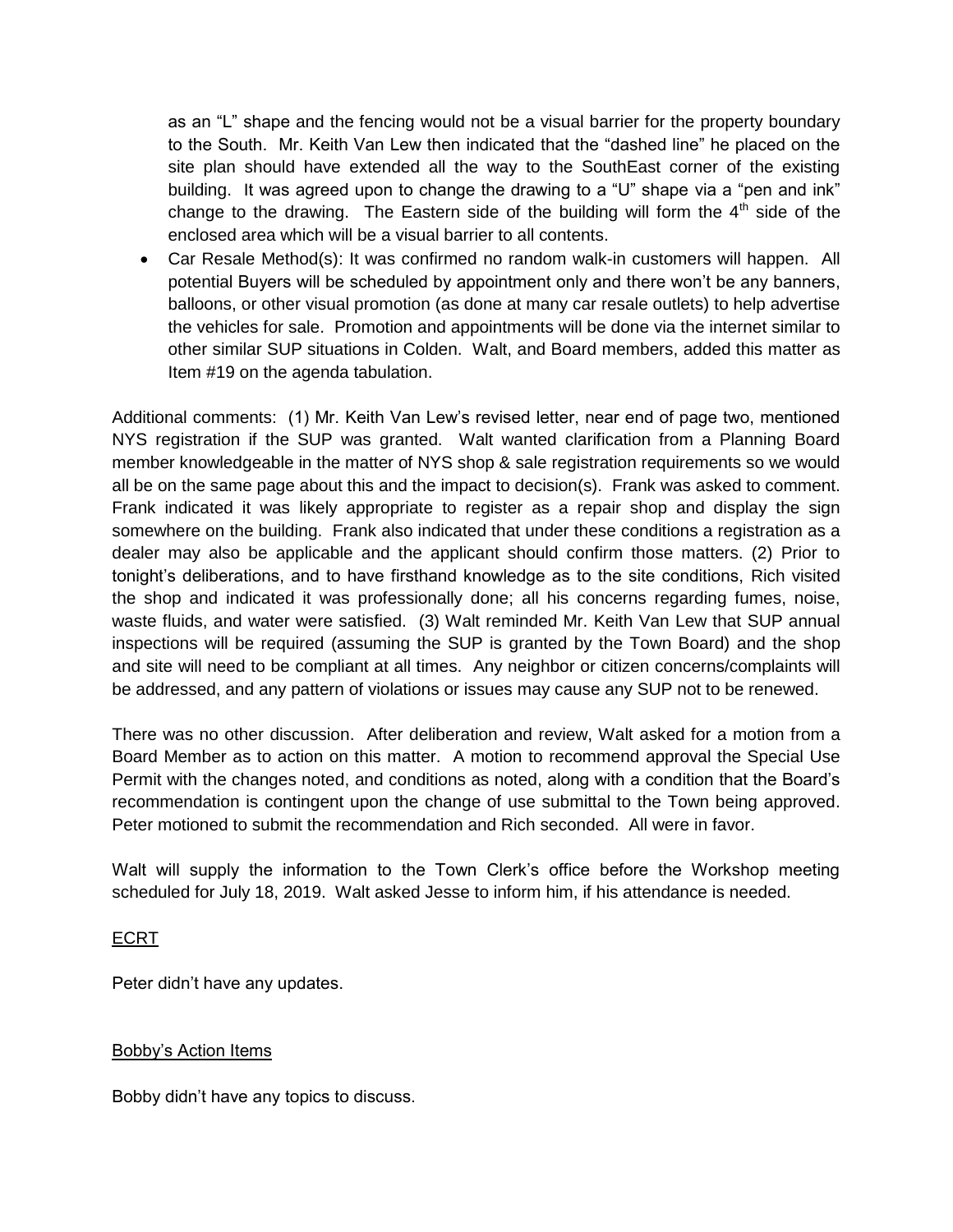## Rich's Action Items

Rich is drawing up a model design to submit for pricing in order to have a real world comparison as to the construction cost per square foot of dwelling.

## General Update on NYSEG LED Streetlight Conversion Action

Confirmation, via a formal letter from NYSEG, indicates that all agreed roadway luminaire conversion to high efficiency LED "cobra heads" is complete. Walt mentioned that he will need to create a NYSERDA spreadsheet and submit a letter to NYSERDA for the Town of Colden to receive another CEC High Impact Area Credit. Walt advised, based upon discussions with the NYSEG representative, that if any street lights in town were not updated that the Town should be contacted. However, some lighting is not part of this upgrade since it is on private property and not part of the Town's roadway lighting inventory.

## Colden's Clean Energy Community Initiative Updates

Walt stated that the interest was good during the 20Jun19 Solarize Southtowns Kickoff public event held in Springville. Some attendees weren't eligible because many have the Springville municipal utility as their energy supplier. For those citizens, since there aren't any payments into SBC, they are not eligible for any NYSERDA Solarize stipends and special processing unde CEC or Solarize Southtowns. This was known when the initiative started. The seminar event held at the Colden Fire Hall on July 10, 2019 didn't have a good turnout in Walt's opinion. Even though approximately 20 citizens attended (representing about 11 households), Walt predicted that based upon all the phone calls he got from Colden citizens the turnout would have been 30 to 50 citizens. However, Solar By CIR was pleased since they had 10 new signups for proposals. Walt mentioned that the Installer (in spite of warnings Walt gave them) mailed out the promotional information way too late and appears it wasn't sent out via first class mail. Sadly there is no reason for this since the Supervisor's Office supplied Walt with an electronic mailing list prior to the 20Jun19 Kickoff and told them to do the mailing quickly due to the many rural post offices which serve Colden. After discussion with CIR, they agreed to try to hold another future event in Colden. Walt will advise on that matter when something formal set.

## Topics Deferred:

Continued Discussion of procedures and fees for changes, upgrades, modifications and new colocations

Prior PB Agenda items B3, B4, B5, B6, B7, B12, B13, and B14

- B15: Flag Lot Cases, and do we need define flag lot viz-a-viz subdivision issues?
- B16: Zoning changes for 5G Cellular Equipment Installations